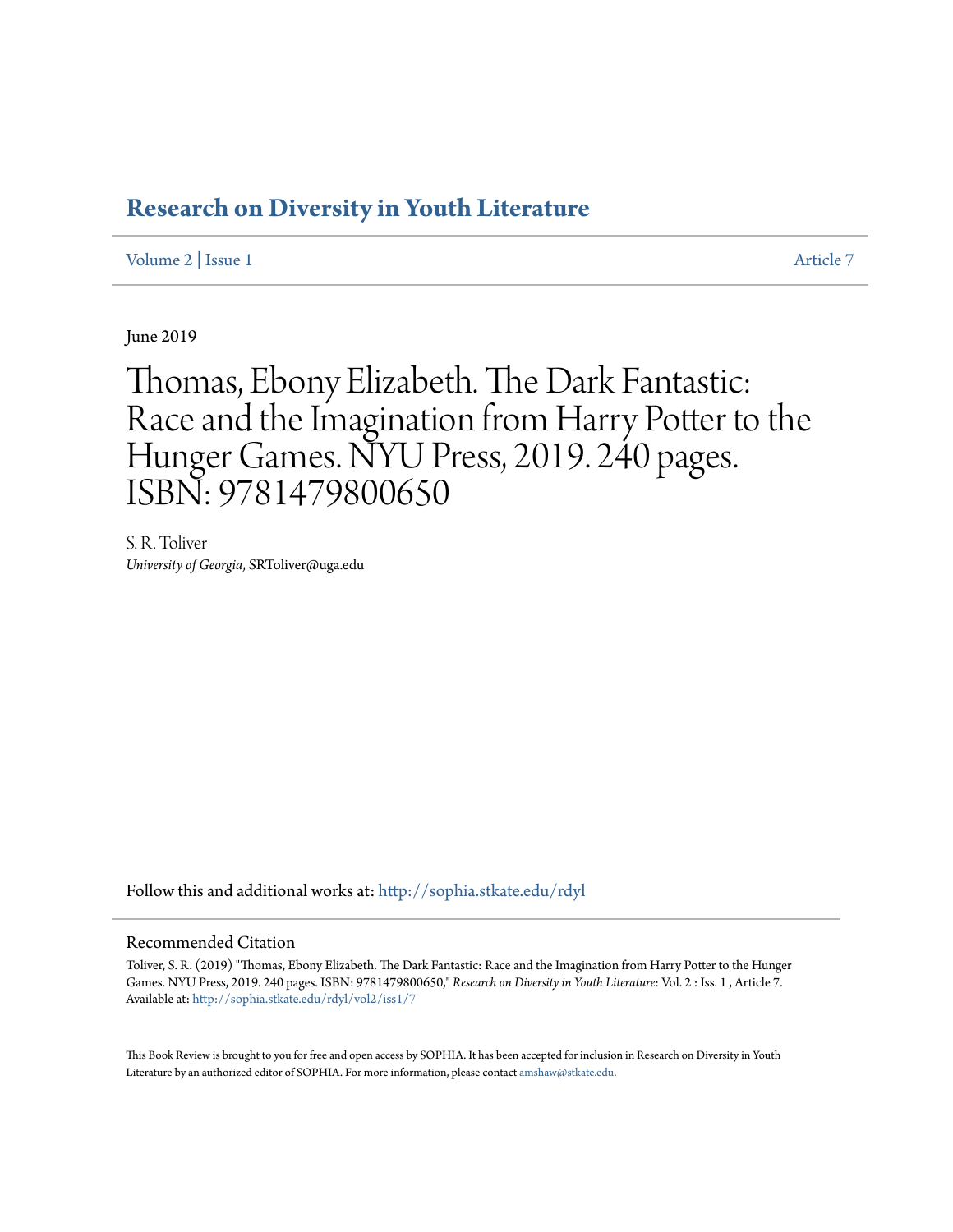bell hooks contends that "to be in the margin is to be part of the whole but outside the main body" (xvii). She uses this commentary to address the fact that Black people were often allowed to enter various spaces as long as we remained on the perimeter. We were permitted to enter the heart of society, but we could not stay there. Once our service was complete, we were forced to return to the periphery. In fact, "there were laws to ensure our return. To not return was to risk being punished" (xvii). Thus, Black folks were and are consistently stuck in a cycle, one in which society conditionally welcomes us only if the purpose is to further a dominant societal narrative. However, due to this positioning, Black people "focused our attention on the center as well as on the margin. We understood both" (xvii). We saw that the whole of the universe included everyone, those who are centralized and those who are marginalized. As hooks argues, "our survival depended on an ongoing public awareness of the separation between margin and center and an ongoing private acknowledgment that we were a necessary, vital part of that whole" (xvii). In other words, the systematic reification of binaries between minoritized and dominant populations outwardly sustained oppression while Black folks privately dismantled those notions through the acknowledgement that without us, the whole crumbles.

However, what if the private conversations shifted to public awareness? What if endarkened people were focalized, rather than cast to the edges of a narrative? These are the questions that Ebony Elizabeth Thomas addresses in her book, *The Dark Fantastic: Race and the Imagination from Harry Potter to the Hunger Games.* Similar to hooks' discussion of feminism and its need to move Black women from margin to center, Thomas centralizes Black female secondary characters in speculative fiction texts featuring White protagonists. She analyzes the cycle, coined as the Dark Fantastic, that traps Black girls in a narrative that conditionally accepts their presence as long as their existence furthers the plot of the story. She investigates the laws prescribed by mainstream publishers, authors, and audiences that attempt to push Black girls back to the sidelines once they have fulfilled their tasks, and she examines the psychological, emotional, and physical punishments that occur when they continue to take up narrative space. Moreover, she challenges the ongoing public relegation of Black girls to the borders of speculative fiction and makes public their critical place as part of the whole speculative community. By researching the ways that "the fantastic shapes the collective consciousness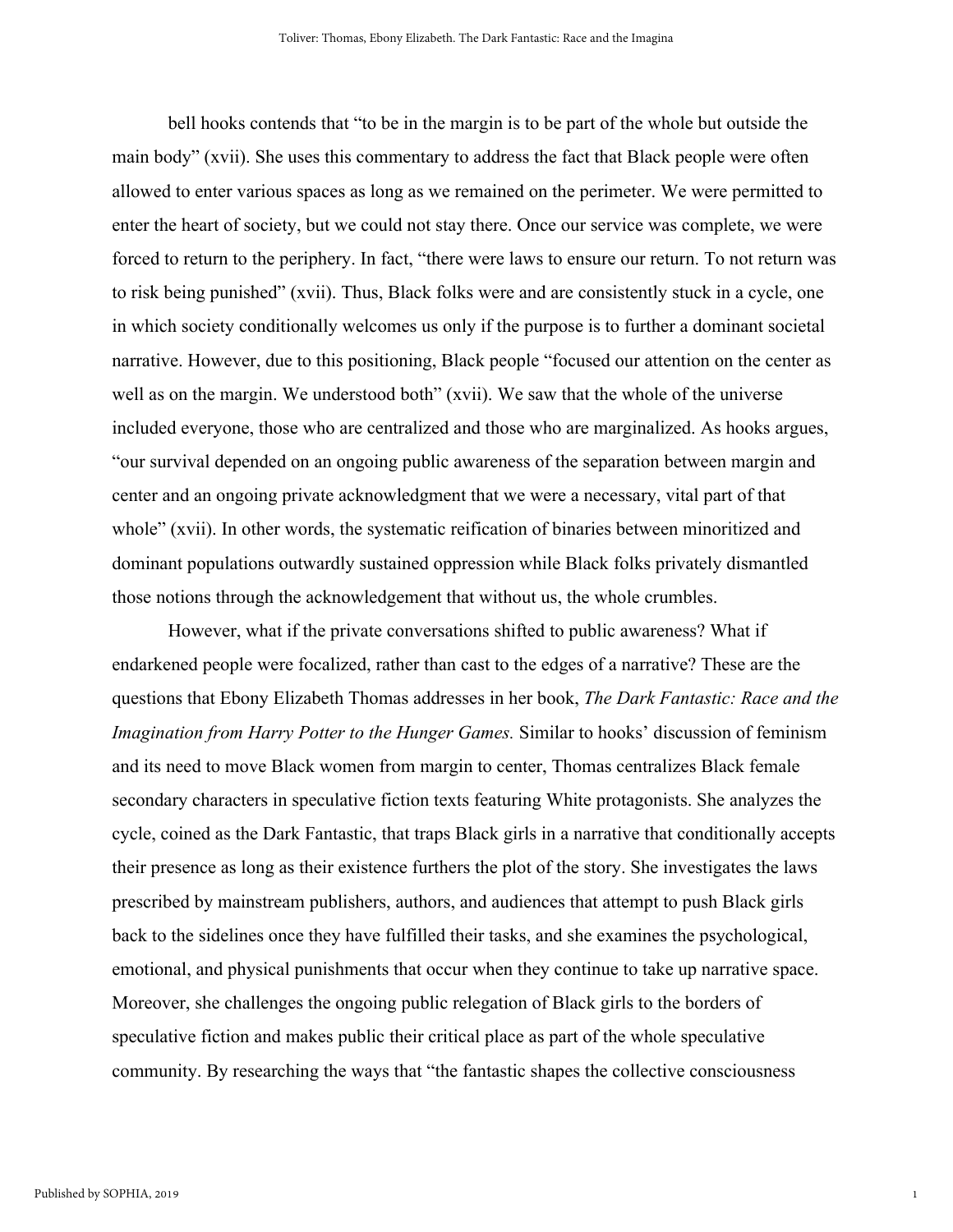toward perceptions of difference" (19), Thomas acknowledges that even though some readers choose to ignore Black girls, "*the Dark Other is always already there*" (23), a vital part of the speculative whole.

The book opens with a personal anecdote in which Thomas recalls her speculative fiction reading history. She acknowledges the importance of magic in her young life, as it was essential in bringing catharsis, hope, and safety. However, she also notes that her preferences were often questioned because speculative genres have historically been positioned as spaces for White reader and writers. Her placement as a Black girl on the margins of imagination and fandom caused her to question the cartographies of dreams in American society. Using her childhood experiences as a reader, writer, and fan to ground her study, she presents the need for critical race storytelling, a way of restorying narrative traditions by uplifting voices of color, decentralizing hegemony, revealing often disregarded points of view, and unsettling liberal ideologies. She further states that critical race storytelling is essential in combating the imagination gap, the failure of adults to challenge traditional publishing that confines people of color to the edges of the imagination.

To elaborate on how people of color are often simultaneously present and absent in speculative works, Thomas engages with research that highlights how authors of the fantastic allegorically examine difference through monstrous surrogates – vampires, werewolves, witches, wizards, ghosts, and aliens. These allegorical stand-ins often represent the Dark Other, the obstacle to be challenged, overcome, and often vanquished. She argues, however, that endarkened readers who have been Othered in dominant society are provided an implicit message when all the heroes are White and all the Others are menacing and inhuman –

"*We are the horde. We are the enemies.*

*We are the monsters.*" (23)

That is, even in a story filled with White characters, people of color are still metaphorically present. We are always there, watching the townspeople chase us down the street, listening to the blood curdling screams of innocent White residents, viewing our deaths as the hero/ine receives a medal for our murder, and observing our caricatures symbolically placed in the speculative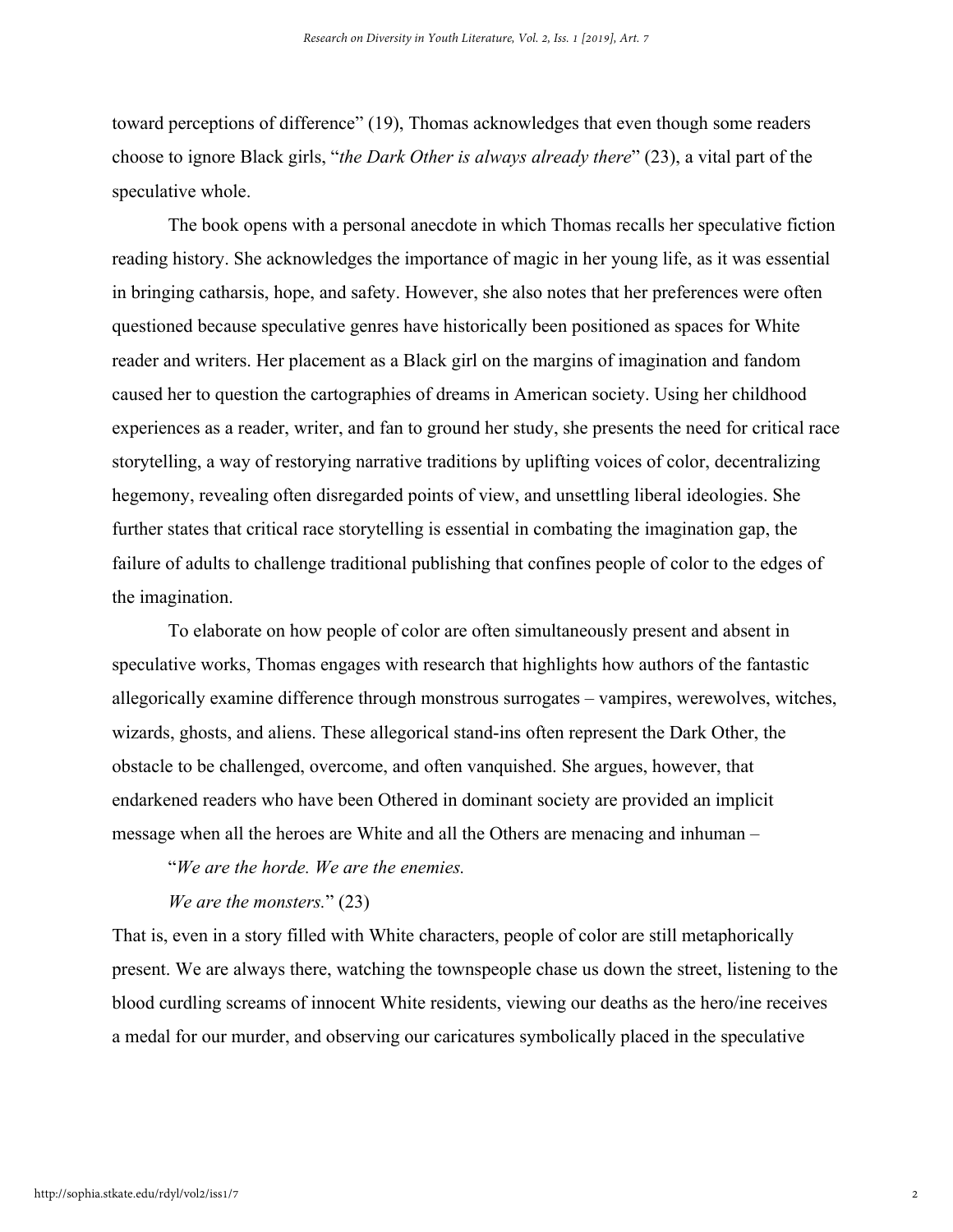stocks for all to see. Thus, to engage in critical race storytelling in fantastic fiction is to center the monster and examine the cycle that traps the Dark Other in the margins.

Thomas's Dark Fantastic Cycle has five components: spectacle, hesitation, violence, haunting, and emancipation. Spectacle is the aspect of visual difference that centers the Dark Other as abnormal within a fantastic universe; it is the disruption of the imaginary world. Once the "waking dream of the fantastic" (26) is interrupted, the audience hesitates as they figure out what to do with this unsettling presence. In order to resolve the conflict of the Dark Other's presence, the monster must be met with textual violence, often resulting in the death of the character. However, this death cannot be permanent, for "*Darkness is the source that powers the fantastic*" (29). Instead of complete death, then, the monster haunts the narrative, repositioning itself as a spectacle that will once again elicit hesitation and violence. The Dark Other is stuck in this cycle until they are emancipated through narratives that subvert their traditional positioning. Yet, in a genre whose soul hinges on the souls of dark folks, emancipation is not an easy feat.

To show the cycle and the imagination gap, Thomas presents analyses of three Black female characters in Anglo-American fantastic stories: Rue from Suzanne Collins' *The Hunger Games*; Gwen from BBC's *Merlin*; and Bonnie Bennett from Alloy Inc. and the CW's *The Vampire Diaries*. In chapter two Thomas focalizes Rue, examining the unspoken racial undertones of the novel's setting while also highlighting Rue's presence as racial Other in comparison to the White protagonist, Katniss Everdeen. Collins' text situates Rue as brown-skinned, but because her race is underplayed in the the text, many readers overlooked her racial identity. However, as a character represented on the big screen, Rue became a spectacle, interrupting the imagined world of the film because Rue's endarkened body was visually different from the image of White innocence that many people perceived. Upon viewing the spectacle, hesitation occurs as Rue and Katniss' friendship grows and as Rue is set up to become the human sacrifice. Of course, the violence enacted against Rue's body is unimportant, for "Katniss's pain at having failed to protect Rue becomes the emotional centerpiece" (53). Thus, even after Rue physically dies, she haunts the text as emotional fodder for Katniss to continue her journey. Through Rue's cycle, Thomas shows the problem with innocence in the Dark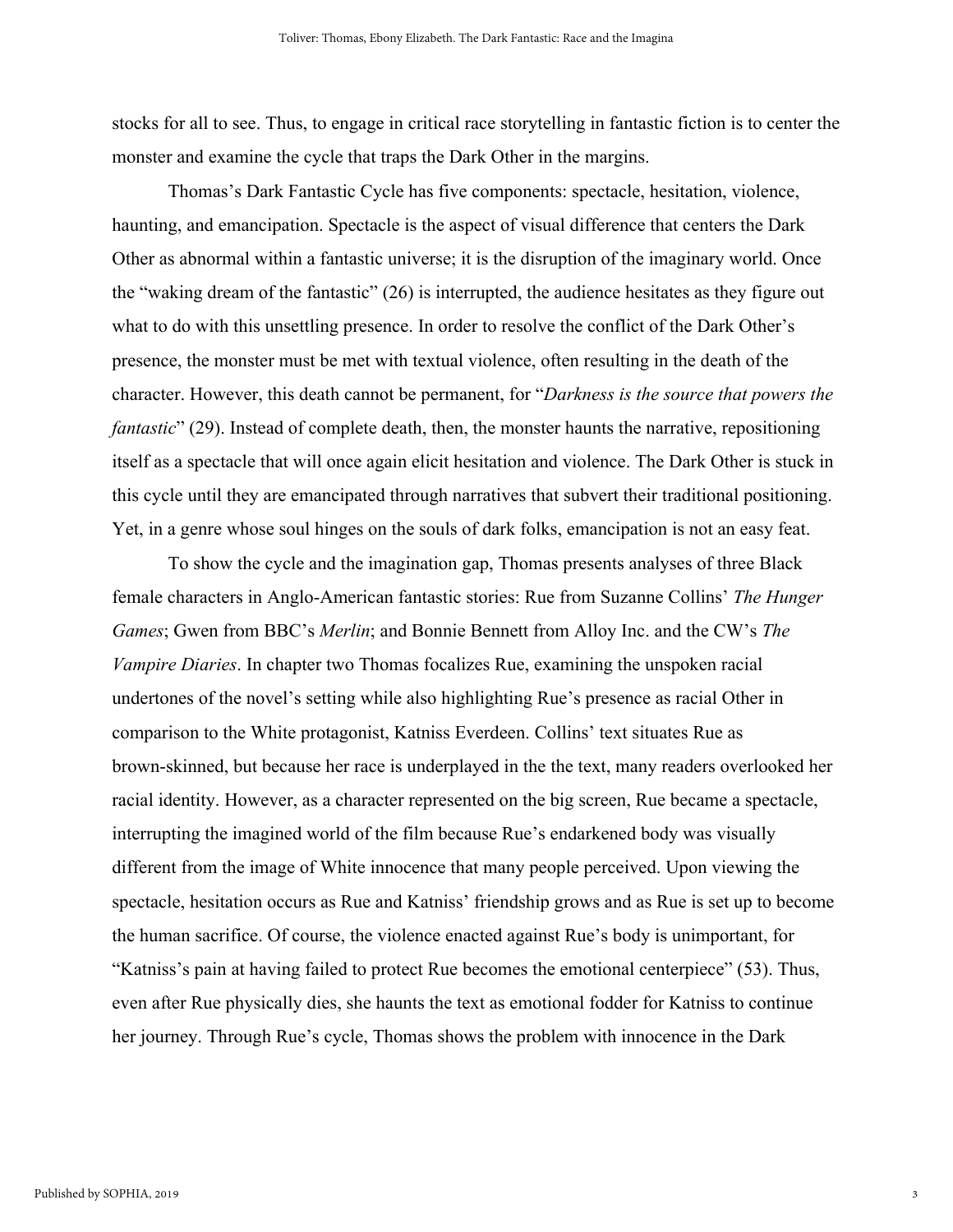Fantastic, noting that goodness, innocence, childhood, and frailty are characteristics not ascribed to Dark Others in the fantastic or in the imaginations of some speculative readers.

Chapter three outlines Gwen's Dark Fantastic Cycle, emphasizing the fact that not only does innocence elude Dark Others but so does beauty and any history that does not begin with enslavement. *Merlin* opens with a statement about its magical plot and mythical setting; still, the use of characters like King Arthur and Merlin caused many viewers to situate the show in the medieval period. Thus, when Gwen, a Black woman who is initially presented as a servant girl, is positioned as the future love interest for the king and therefore future queen of the realm, a spectacle is created. Once the spectacle is brought forth, the audience and narrative hesitate, watching the growing relationship between Arthur and Gwen and awaiting the inevitable wedding between the two characters. However, their happiness must be short lived, for the Dark Other does not warrant prolonged joy. Instead, Gwen is captured and tortured by a witch, and this torment alters her psyche and causes her to betray those she loves. When the spell is finally broken, Gwen does not experience a physical death, as Rue does, but a social death. For the rest of the series' run, Gwen's lines are reduced, her loving personality is changed, and she lives on as a ghost of her former self. Through Gwen's cycle, Thomas shows that in the mainstream imagination, the Dark Other is incommensurate with happiness and history beyond enslavement. Even though Gwen seems to break the cycle because she is alive at the end of the show, she is only a shell of her former self, suggesting that the Dark Fantastic Cycle lives on.

The focal character of chapter four, Bonnie Bennett, initially appears to contradict the pattern of the Dark Fantastic. Thomas categorizes Bonnie as a spectacle in the narrative because although she is a powerful character within the story, she is still sidelined and only focalized when she is in service of the White main characters. The narrative hesitates as the story toys with Bonnie's ability to be desired by various White men in a universe where sexual interactions occur consistently for the White leads. The hesitation ends, however, when Bonnie risks her life to resurrect her disloyal boyfriend. In a show that centralizes the undead, "Bonnie is the first major character who has an official funeral" (124). Even after her physical death, she haunts the narrative by possessing her friends and then being positioned as a medium between the real world and the spiritual realm. Thomas reasons that Bonnie could have been emancipated had the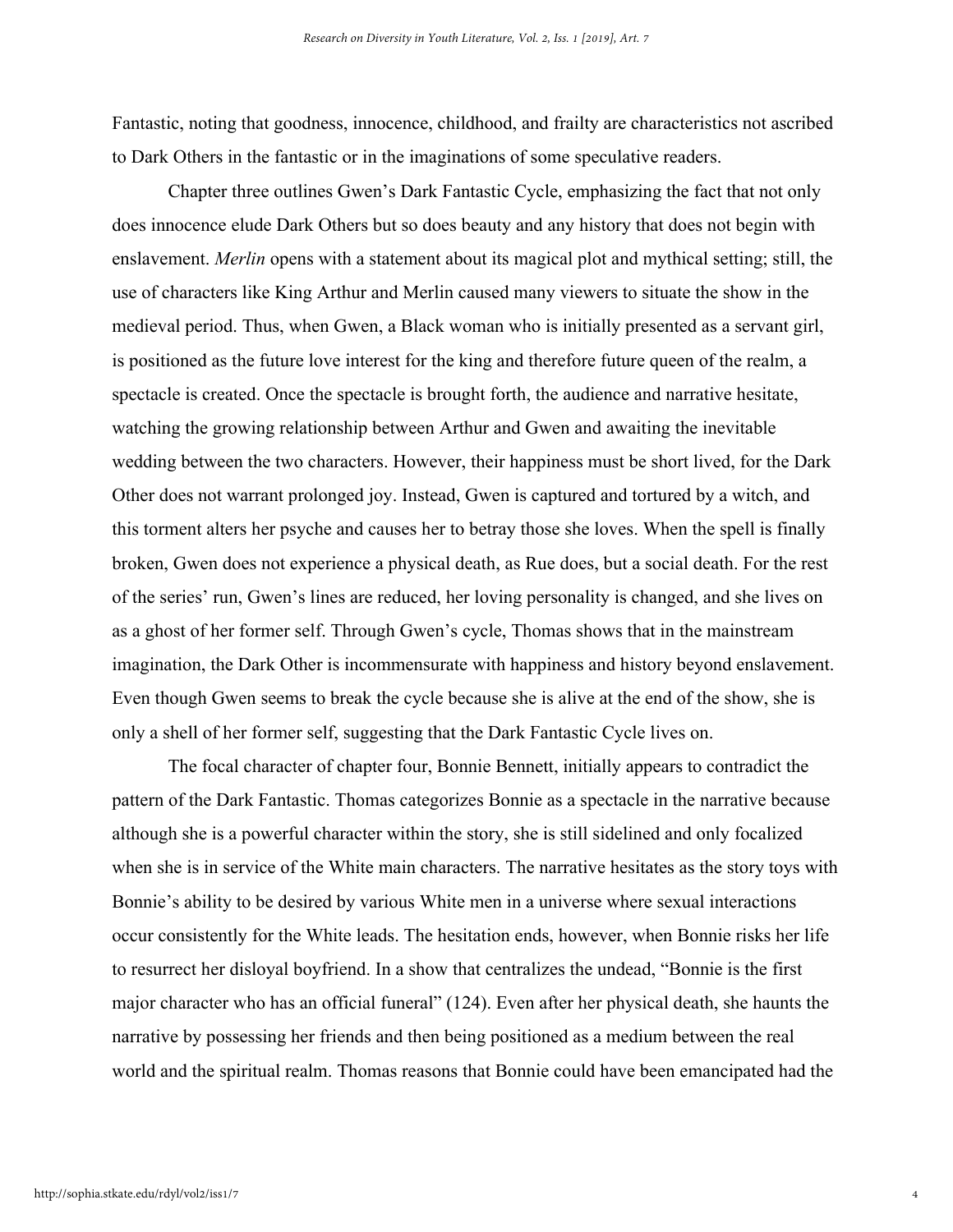writers chosen to create a more well-planned story ending. Instead, after she saves everyone yet again, Bonnie decides to go to Africa, a place she never mentioned visiting, a continent with no specific destination. Thus, through Bonnie's cycle, Thomas illuminates the various ways that emancipatory potential can be subverted through a writer's imagination gap.

Thomas does not end her analysis on a despairing point, for she highlights the emancipatory work of diverse fandom and numerous authors of color. At the end of chapter four, she explains the responses to Bonnie's character by various viewers as they wrote opinion editorials, Tumblr posts, and Twitter threads concerning the network's ill treatment of Bonnie. Thus, even if Bonnie was not emancipated through the show, the digital activism of various fans suggests that there are those who are working to break this cycle. Chapter five also centralizes the digital activism of fans through a discussion on restorying speculative works. In this chapter, Thomas considers how some fans are moving toward emancipation by altering stories through time, identity, place, mode, perspective, and meta-narrative. For example, many fanfiction and fanart producers depicted Hermione Granger as Black even though she was played by a White actress in the films. They refused the cycle of the Dark Fantastic and generated emancipatory stories and visuals using their own imaginations. By presenting the various ways that fans are already working toward emancipated Dark Others in fantastic fiction, Thomas suggests that unfettering the Dark Other from the cycle of the Dark Fantastic requires us to fill in the imagination gap, create new paradigms, and decolonize the imagination (Elliott).

Thomas challenges readers to consider the role that race plays within the imagination. She challenges us to emancipate our dreams and dismantle the system that forces Black girls into positions of Dark Other and into the Dark Fantastic Cycle. Not only does she challenge readers and fans, however, she also challenges researchers who do this work. hooks notes that "we can find common languages to spread the word" (xv), and she supports her belief by combining story, theory, public discourse, and academic research into her text. Similarly, Thomas combines literature, education, and popular culture research with blogs, social media posts, television shows, and personal anecdotes to convey her work. She foregoes the laborious writing style used by many scholars and embraces a style that presents valuable information and relieves the reader of the mental martyrdom that often accompanies academic works.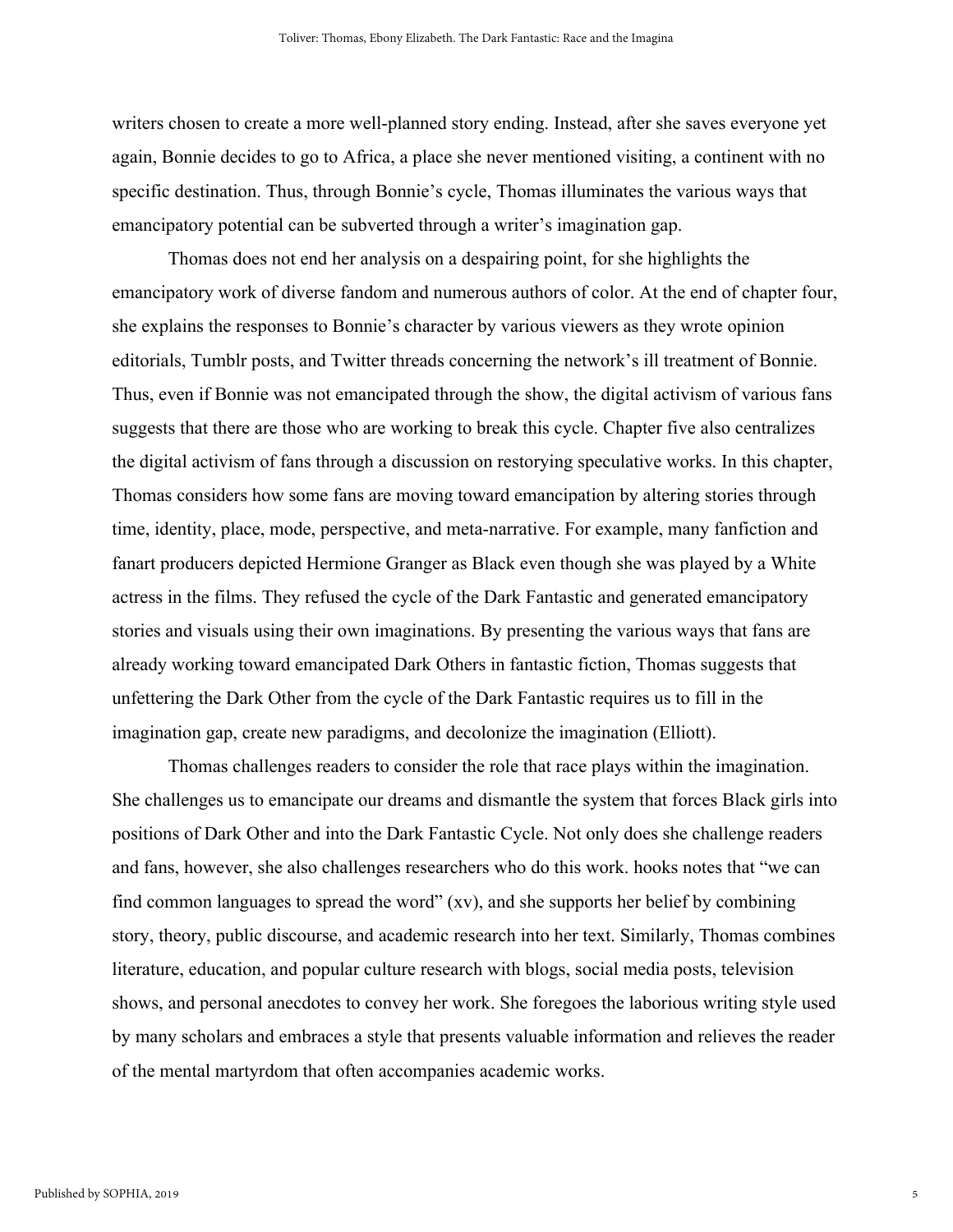Therefore, in multiple ways, Thomas takes the private conversations of diverse fandom, in which fans of color have historically envisioned, reimagined, and created emancipated Dark Others, and she brings these discussions into the public sphere. She focalizes endarkened people, rather than relegating them to the sidelines of the narrative. More importantly, she asks us to liberate magic and our imaginations from the clutches of a hegemonic cycle. The systematic reification of binaries between Dark Others and dominant populations is sustained through the apartheid of children's literature (Myers), but Thomas shows us that "resolving the crisis of race in our storied imagination has the potential to make our world anew" (169). The whole of the imagination includes everyone. Without it, the whole crumbles.